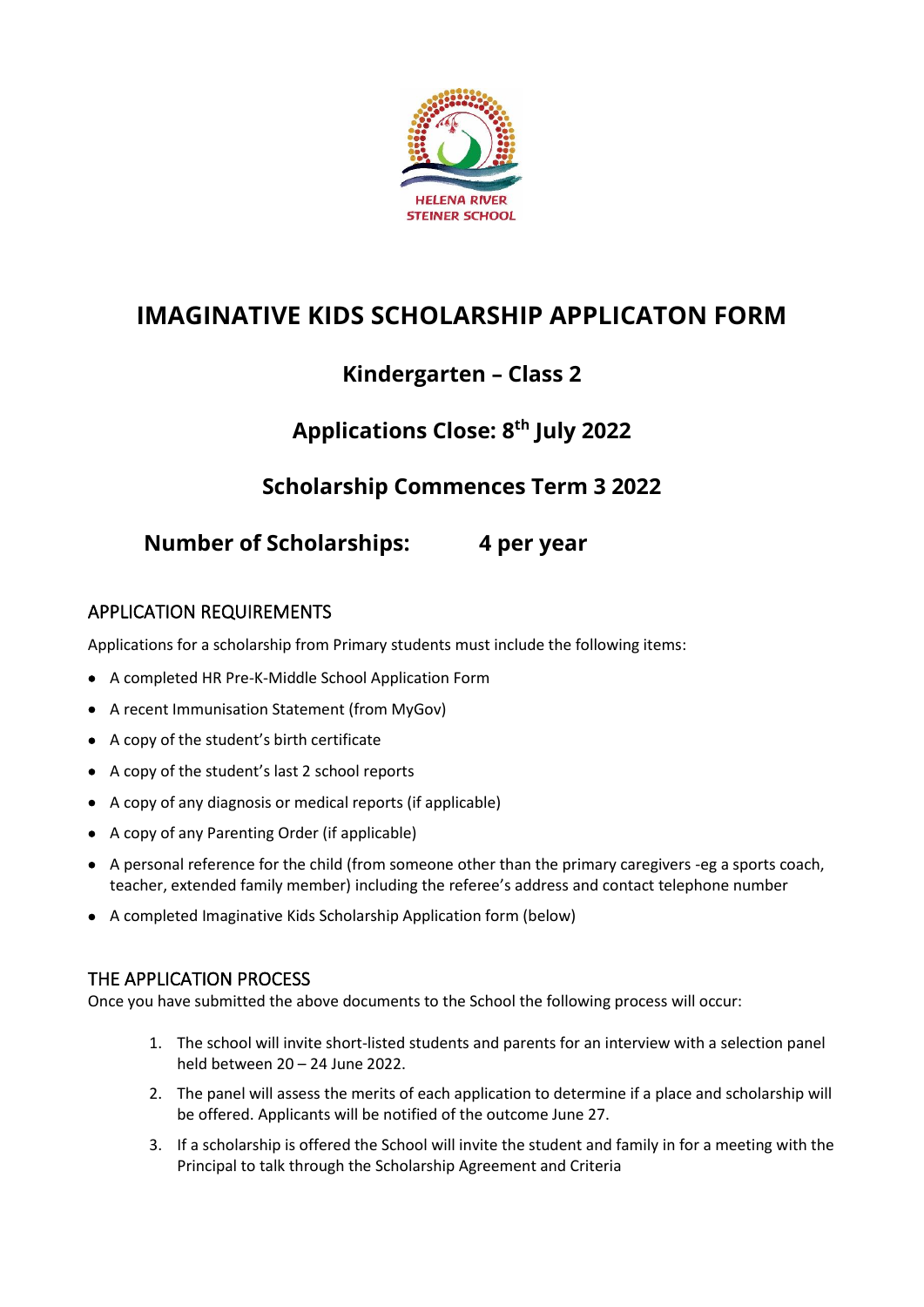#### **FOR THE PARENT/GUARDIAN TO COMPLETE**

I wish to apply for the School's Imaginative Kids Scholarship for our Primary School child \_\_\_\_\_\_\_\_\_\_\_\_\_\_\_\_\_\_\_\_\_\_\_\_\_\_\_\_\_\_\_\_\_\_\_\_\_\_ (name) to start Class \_\_\_\_\_\_\_\_\_\_\_\_\_\_\_\_ (year level) at Helena River Steiner School on (date). By signing below, I and the student named above confirm that:

• I am committed to supporting the provision of a Steiner education for my child, both pedagogically and financially (where applicable) as described in the School's policy and pedagogical framework.

- I understand that continued enrolment is dependent on this support for my child is being provided and continued.
- I understand that this scholarship entitles my child to 50% off tuition fees until the end of Class 2.
- I understand that if my child is granted a scholarship, all the School's usual fees and levies, policies, and expectations will be applicable.
- By enrolling my child at Helena River Steiner School I commit to the ongoing development of the school, which will include the School's expectation of all parents and carers contributing five (5) Parent Participation Hours per semester in the capacity I am able to. If I am not able to do my Parent Participation Hours in any given semester, I understand that I will be charged the Parent Participation Hours Cash in Lieu Fee as described in the Fee Schedule.
- I understand it is my responsibility to submit the Parents Participation form (emailed by Finance and also available from the Office) by the end of each semester, and if this form is not received, the Cash in Lieu fee will be charged to my Fee Statement.
- I understand that if the scholarship is granted, this scholarship will be ongoing for the remainder of the year and subsequent years until the end of Class 2, however, is subject to review. If I wish to withdraw our child, one full term's notice must be given in writing, or one term's fees will be charged to my Fee Statement.

**Primary Carer's Name** \_\_\_\_\_\_\_\_\_\_\_\_\_\_\_\_\_\_\_\_\_\_\_\_\_\_\_\_\_\_\_\_\_\_\_\_\_\_\_\_\_\_\_\_\_\_\_\_\_\_\_\_\_\_\_\_\_\_\_\_\_\_\_

**Relationship to the child**  <u>and the child</u> **and the child of the child of the child of the child of the child of the child of the child of the child of the child of the child of the child of the child of the child of the** 

**Signature** \_\_\_\_\_\_\_\_\_\_\_\_\_\_\_\_\_\_\_\_\_\_\_\_\_\_\_\_\_\_\_\_\_\_\_\_\_\_\_\_\_\_\_ **Date** \_\_\_\_\_\_\_\_\_\_\_\_\_\_\_\_\_\_\_\_\_\_\_